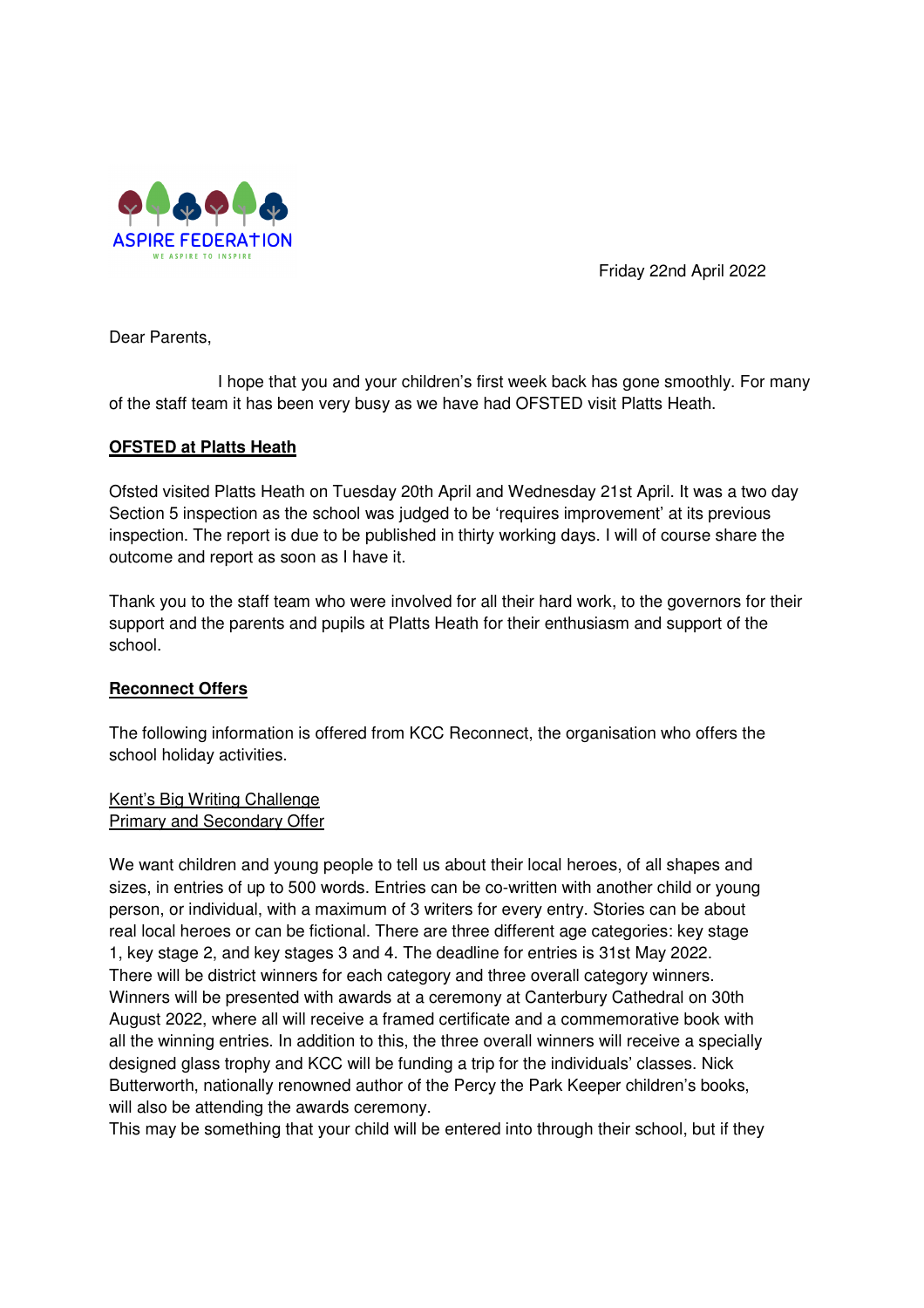would like to take part outside of this, you can submit on their behalf. This is a great opportunity to expand learning in English and Literacy.

### Kent Children's University Family Membership – 50% Discount

12 months' Kent Children's University family membership – 50% discount until the beginning of September 2022!

Children's University used to be solely a school-based programme but has been opened to families where a child's school is not involved or if the child is electively home educated. With funding from Reconnect, KCU is offering a discounted enrolment fee of £12.50 for the year.

Children and families use Children's University Online to search for fun and enjoyable learning activities that take place outside normal school time. Activities range from trips to tourist destinations, music lessons, sessions in sports clubs, learning a language, and much more. Families can also access a range of free or low-cost materials to complete at home. The list of learning activities is growing so the opportunities are endless.

#### Home Study Support

### Primary and Secondary Offer

Do you think your child would benefit from additional study support from home? Invicta National Academy is running a Home Study Support offer, which provides access to support from a qualified teacher virtually from home. The offer accessible to all pupils in Years 5 and 6 (upper KS2 offer) and all KS4 pupils. Since its launch on 28<sup>th</sup> February, over 1,000 pupils have registered, with a high attendance across the sessions. Feedback so far has been very positive.

Home Study Support gives virtual access to a qualified teacher two evenings a week for Upper KS2 and KS4 pupils. The sessions next term will start again week commencing 18<sup>th</sup> April:

- Upper KS2 Maths 5-6pm Tuesday and Thursday
- Upper KS2 English 6-7pm Tuesday and Thursday
	- KS4 Maths 5-6pm Tuesday and Thursday
	- KS4 Science 6-7pm Tuesday
	- KS4 English 6-7pm Thursday

#### What's On Guide

Reconnect has funded a range of local activities and events for children and young people. Organisations are regularly uploading information about their activities to our What's On Guide.